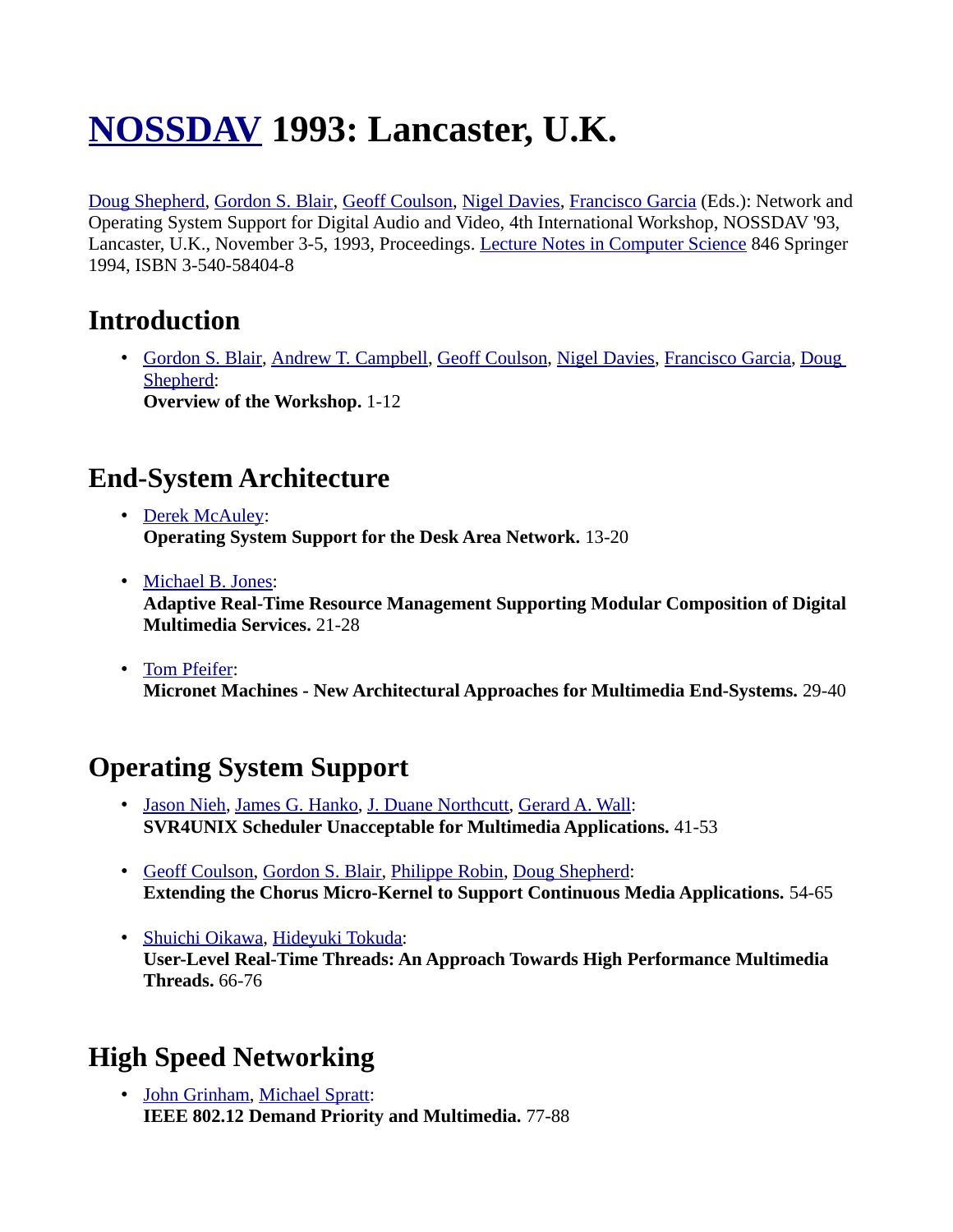- • [Huzur Saran,](http://www.informatik.uni-trier.de/~ley/db/indices/a-tree/s/Saran:Huzur.html) [Srinivasan Keshav,](http://www.informatik.uni-trier.de/~ley/db/indices/a-tree/k/Keshav:Srinivasan.html) [Charles R. Kalmanek,](http://www.informatik.uni-trier.de/~ley/db/indices/a-tree/k/Kalmanek:Charles_R=.html) [Stephen P. Morgan:](http://www.informatik.uni-trier.de/~ley/db/indices/a-tree/m/Morgan:Stephen_P=.html) **A Scheduling Discipline and Admission Control Policy for Xunet 2.** 89-101
- • [Jay M. Hyman,](http://www.informatik.uni-trier.de/~ley/db/indices/a-tree/h/Hyman:Jay_M=.html) [Aurel A. Lazar,](http://www.informatik.uni-trier.de/~ley/db/indices/a-tree/l/Lazar:Aurel_A=.html) [Giovanni Pacifici:](http://www.informatik.uni-trier.de/~ley/db/indices/a-tree/p/Pacifici:Giovanni.html) **Modeling VC, VP and VN Bandwidth Assignment Strategies in Broadband Networks.** 102- 113

## **Quality of Service**

- • [Hideyuki Tokuda,](http://www.informatik.uni-trier.de/~ley/db/indices/a-tree/t/Tokuda:Hideyuki.html) [Takuro Kitayama:](http://www.informatik.uni-trier.de/~ley/db/indices/a-tree/k/Kitayama:Takuro.html) **Dynamic QOS Control based on Real-Time Threads.** 114-123
- • [Andrew T. Campbell,](http://www.informatik.uni-trier.de/~ley/db/indices/a-tree/c/Campbell:Andrew_T=.html) [Geoff Coulson,](http://www.informatik.uni-trier.de/~ley/db/indices/a-tree/c/Coulson:Geoff.html) [David Hutchison:](http://www.informatik.uni-trier.de/~ley/db/indices/a-tree/h/Hutchison:David.html) **A Multimedia Enhanced Transport Service in a Quality of Service Architecture.** 124-137
- • [Michael Fry,](http://www.informatik.uni-trier.de/~ley/db/indices/a-tree/f/Fry:Michael.html) [Antony Richards,](http://www.informatik.uni-trier.de/~ley/db/indices/a-tree/r/Richards:Antony.html) [Aruna Seneviratne:](http://www.informatik.uni-trier.de/~ley/db/indices/a-tree/s/Seneviratne:Aruna.html) **Framework for Implementing the Next Generation of Communication Protocols.** 138-148

#### **Protocol Issues**

- • [Donald L. Stone,](http://www.informatik.uni-trier.de/~ley/db/indices/a-tree/s/Stone:Donald_L=.html) [Kevin Jeffay:](http://www.informatik.uni-trier.de/~ley/db/indices/a-tree/j/Jeffay:Kevin.html) **Queue Monitoring: A Delay Jitter Management Policy.** 149-160
- • [Ralf Keller,](http://www.informatik.uni-trier.de/~ley/db/indices/a-tree/k/Keller:Ralf.html) [Wolfgang Effelsberg,](http://www.informatik.uni-trier.de/~ley/db/indices/a-tree/e/Effelsberg:Wolfgang.html) [Bernd Lamparter:](http://www.informatik.uni-trier.de/~ley/db/indices/a-tree/l/Lamparter:Bernd.html) **Performance Bottlenecks in Digital Movie Systems.** 161-172
- • [Srinivas Ramanathan,](http://www.informatik.uni-trier.de/~ley/db/indices/a-tree/r/Ramanathan:Srinivas.html) [P. Venkat Rangan,](http://www.informatik.uni-trier.de/~ley/db/indices/a-tree/r/Rangan:P=_Venkat.html) [Harrick M. Vin:](http://www.informatik.uni-trier.de/~ley/db/indices/a-tree/v/Vin:Harrick_M=.html) **Frame-Induced Packet Discarding: An Efficient Strategy for Video Networking.** 173-184

#### **Resource Reservation in Heterogeneous Networks**

- • [Olof Hagsand,](http://www.informatik.uni-trier.de/~ley/db/indices/a-tree/h/Hagsand:Olof.html) [Stephen Pink:](http://www.informatik.uni-trier.de/~ley/db/indices/a-tree/p/Pink:Stephen.html) **ATM as a Link in an ST-2 Internet.** 185-194
- • [Luca Delgrossi,](http://www.informatik.uni-trier.de/~ley/db/indices/a-tree/d/Delgrossi:Luca.html) [Ralf Guido Herrtwich,](http://www.informatik.uni-trier.de/~ley/db/indices/a-tree/h/Herrtwich:Ralf_Guido.html) [Carsten Vogt,](http://www.informatik.uni-trier.de/~ley/db/indices/a-tree/v/Vogt:Carsten.html) [Lars C. Wolf:](http://www.informatik.uni-trier.de/~ley/db/indices/a-tree/w/Wolf:Lars_C=.html) **Reservation Protocols for Internetworks: A Comparison of ST-II and RSVP.** 195-203

## **Storage Servers**

- • [Thomas D. C. Little,](http://www.informatik.uni-trier.de/~ley/db/indices/a-tree/l/Little:Thomas_D=_C=.html) [Dinesh Venkatesh:](http://www.informatik.uni-trier.de/~ley/db/indices/a-tree/v/Venkatesh:Dinesh.html) **Probabilistic Assignment of Movies to Storage Devices in a Video-On-Demand System.**  204-215
- • [K. K. Ramakrishnan,](http://www.informatik.uni-trier.de/~ley/db/indices/a-tree/r/Ramakrishnan:K=_K=.html) [Lev Vaitzblit,](http://www.informatik.uni-trier.de/~ley/db/indices/a-tree/v/Vaitzblit:Lev.html) [Cary G. Gray,](http://www.informatik.uni-trier.de/~ley/db/indices/a-tree/g/Gray:Cary_G=.html) [Uresh Vahalia,](http://www.informatik.uni-trier.de/~ley/db/indices/a-tree/v/Vahalia:Uresh.html) [Dennis Ting,](http://www.informatik.uni-trier.de/~ley/db/indices/a-tree/t/Ting:Dennis.html) [Percy Tzelnic,](http://www.informatik.uni-trier.de/~ley/db/indices/a-tree/t/Tzelnic:Percy.html)